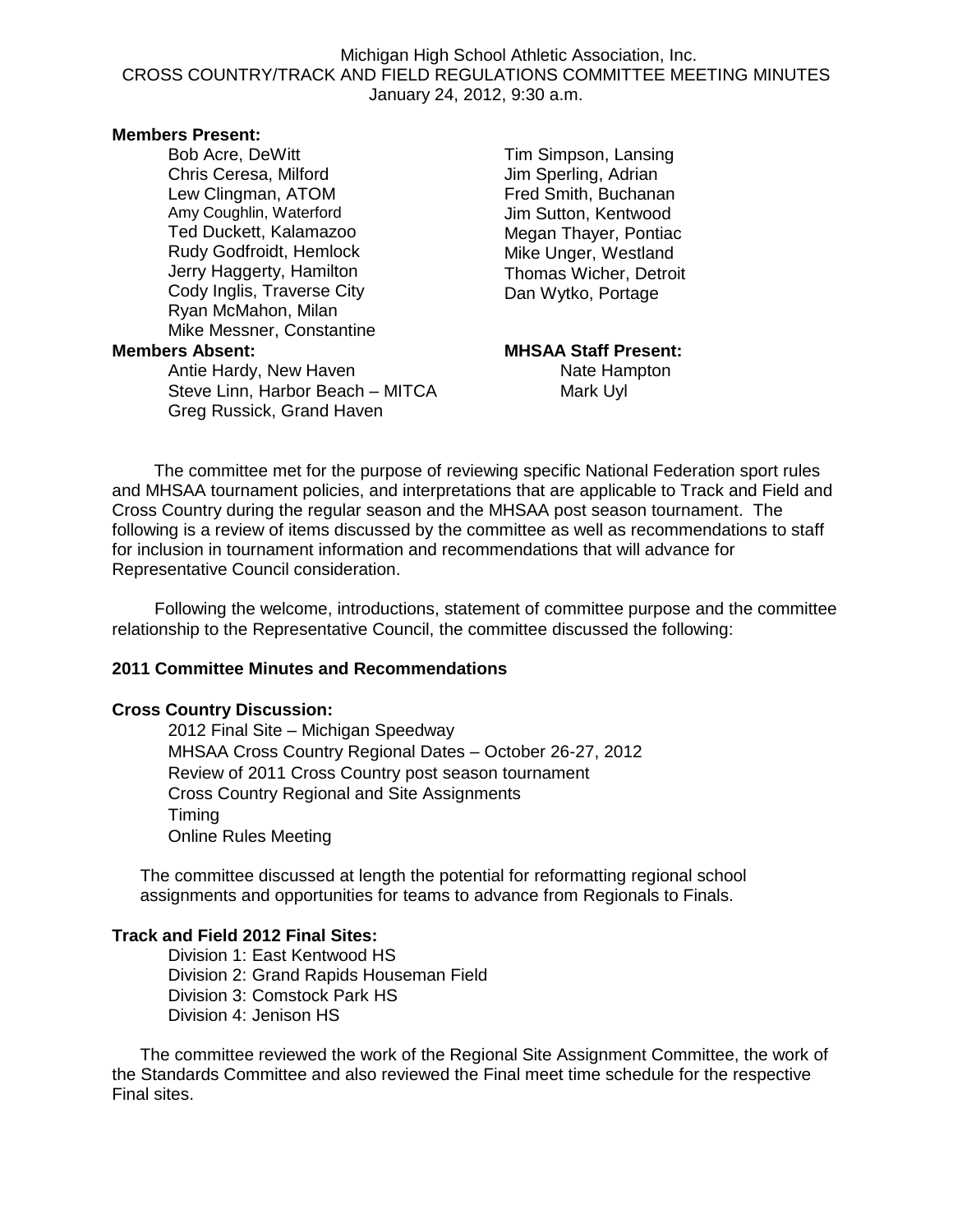## **2012 National Federation Rules and Editorial Changes:**

**3-4-2** The referee's authority begins upon arrival at the meet site and concludes 30 minutes after the last event results have been announced or made official. The referee retains clerical authority over the contest through the completion of any reports, including those imposing disqualification that are responsive to actions occurring while the referee has jurisdiction. State associations may intercede in the event of unusual incidents after the referee's jurisdiction has ended or in the event that contest is terminated prior to the conclusion of regulation play.

**4-3-1b(8), 4-3-1c(7), 9-6-1b(7), 9-6-1c(7) new NOTE 2** A visible garment worn under the uniform top and/or bottom displaying contrasting/different color stitching to the single, solid color of the undergarment and which functions as the actual seam for the undergarment's construction is legal.

**4-3-3 PEN** For the first violation, the competitor shall be required to remove the jewelry before further competition and be issued a warning that a subsequent violation shall result in a disqualification from the event. The referee shall be notified of the violation by the observing meet official and he/she shall notify the coach of the offending school of the competitor's violation and the warning.

**5-7-3** The starting command for individual races, or opening relay legs of 800 meters or more outdoors and 600 meters or more indoors shall be to instruct all competitors to take a position three meters behind the starting line or dashed arc behind the line. With the command "On your marks" all competitors will step to the starting line without delay. When all competitors are steady, the starter shall fire the starting device.

**7-4-10, 7-5-17** When the number of entries dictates, the games committee may assign competitors to flights of no less than five competitors for preliminary competition or may conduct the event in continuous flights. In continuing flights, the first five competitors as determined by the games committee constitute a flight. As a competitor clears the bar, passes at turn at the height or is eliminated, the next competitor in order will be moved up so that the number of competitors in the active flight will be constant.

**7-5-2** The vaulting pole may be of any material and of any length and diameter. It may have a binding of layers of adhesive tape of uniform thickness on the grip end. However, the plant end of the pole may be protected by layers of tape, PVC, sponge rubber or other suitable material to protect the pole when placed in the planting box.

**7-5-25, 7-5-29 new i** No person shall be allowed to touch the vaulting pole except the pole may be caught by an assigned official, designated pole catcher or the competitor, when circumstances warrant, but never to prevent the pole from dislodging the crossbar which would result in a foul.

**9-1-1** The cross country run shall be a course 2500 to 5000 meters (1.5 to 3.1 miles) in length as determined by the meet director or games committee. Measurements shall be along the shortest possible route a runner may take

**9-3-3, 9-6-2** Computerized transponders may be used to record the finish of a runner in cross country. A bib transponder or two transponders per runner, one attached to each shoe must be used. When transponders are used, the official order of finish for the runners is that recorded by the transponder, torso for bib transponder and foot for chips

## **National Federation Points of Emphasis**

- 1. Starter positions
- 2. Exchange zones
- 3. Jewelry and uniforms